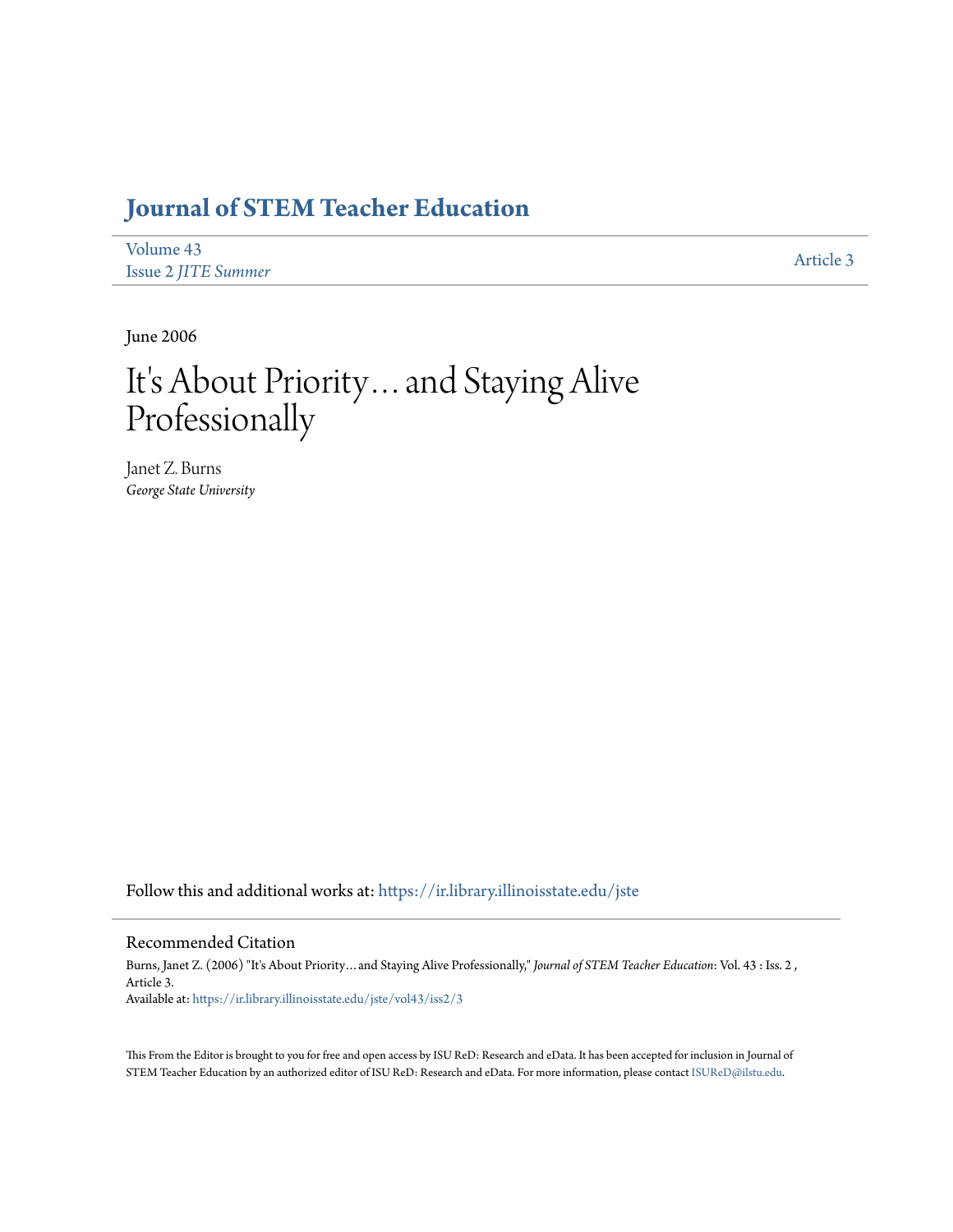#### **It's About Priority . . . and Staying Alive Professionally**

University classrooms can be lonely places. The rigors of working with adult learners of wide age spans; of planning class sessions that are relevant, challenging, and even entertaining; and of handling the day-to-day stresses of a university culture can weigh us down, impeding the professional conversations that we may crave. Additionally, as much as we value time to immerse ourselves in professional journals and books, listen to stimulating guest lecturers, and reflect on our practice, the demands of our daily work often make those moments drop to a low place in our priorities.

Many of us chose a career in the academic arena because of the great deal of freedom it offers, allowing us to work purposefully and creatively. While many of us are facing more constraints set by outside circumstances such as budget cuts, we must guard against letting our circumstances control us by dictating our priorities. Once that happens, it is easy to lose our professional enthusiasm, energy, and motivation. We need to remind ourselves that the freedom we have to set our priorities is perhaps the greatest power we have. We owe it to ourselves to use this power, to use it consciously and wisely, if we want to realize our potential as professionals. Without such a conscious choice, it is difficult to stay professionally alive.

In the last issue of the *Journal of Industrial Teacher Education*, I encouraged you to make it a priority to submit an article to *JITE* for Volume 43 or to assist a new scholar in converting his or her dissertation into a research article. This current issue of *JITE* resulted from that challenge. Two of the three feature articles are parts of doctoral dissertations. All three pieces went through revisions and would not be here without the assistance of professionals who set a priority to mentor a new scholar through the publication process. The two "At Issue" pieces in this issue are written by doctoral students under the guidance of university professors who took the time to encourage and promote new scholarship in our profession.

Volume 43 Number 2 2006

3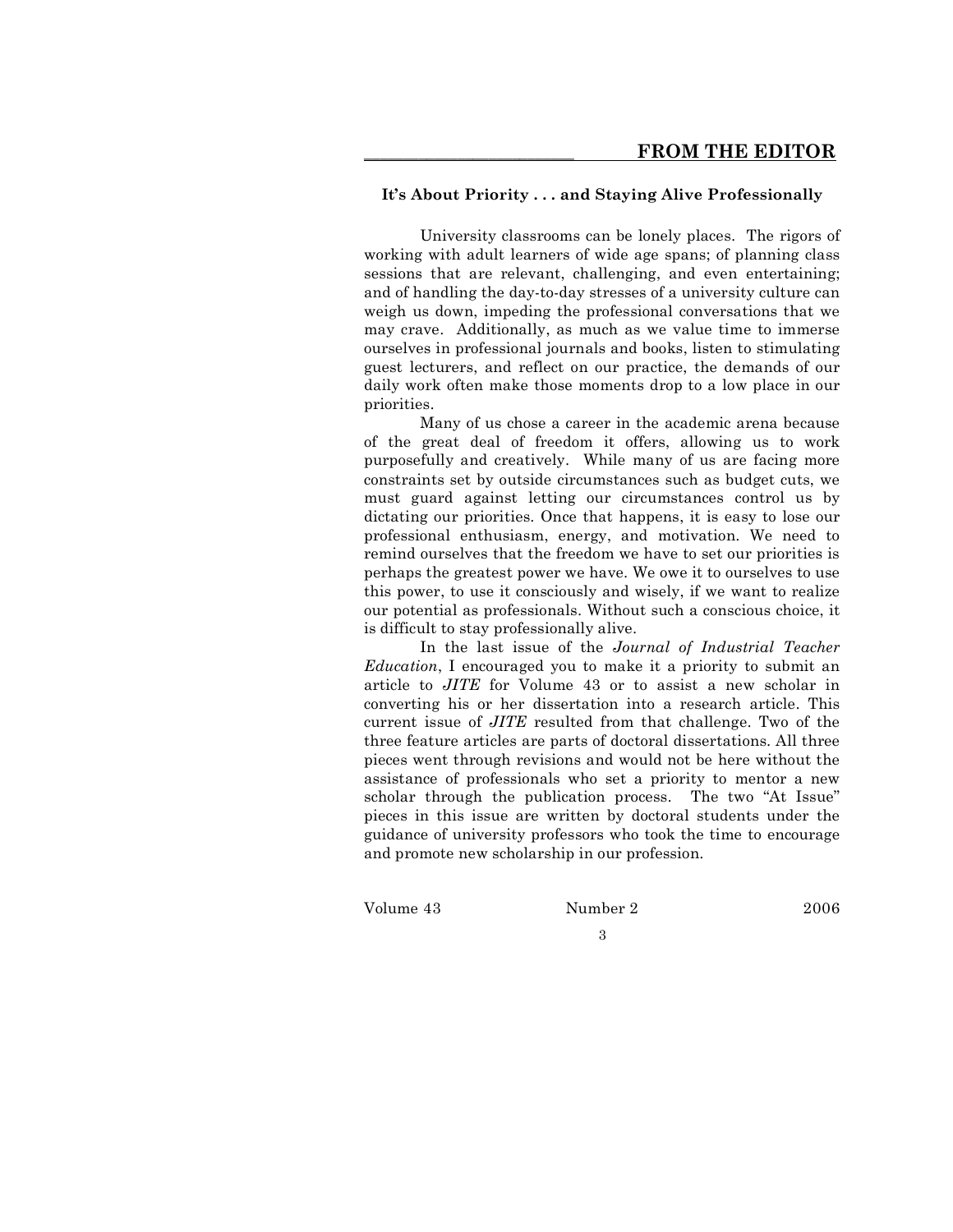Keeping with the theme of priorities, I would like to suggest that you consider attending the annual NAITTE events in Atlanta, Georgia this November/December. There are numerous reasons to make going to our national meetings a priority. The reasons may be as different as each of us. For example, I am eagerly anticipating mingling and musing with others who love their subject matter and students as I do. I have been pondering many questions this year and I am looking forward to networking with others in our profession who share my questions. I want to hear what fellow researchers and writers are thinking about currently. And I know that when we get together we will project change.

How do you choose your priorities? Have you set your own priorities on the basis of reflection about the kind of professional life you desire? Or have you let your work circumstances, others, or simply convenience determine how you spend your professional time? Choosing or not choosing priorities for yourself will influence the quality of your professional life. In reflecting on his own life, psychologist Carl Jung (1961) noted that the world will ask you who you are. And if you do not know, the world will tell you. Won't you make it a priority to join us at the NAITTE sessions in Atlanta? Your professional life will never be exactly the same!

#### **In This Issue**

This issue of *JITE* contains three feature articles by three new scholars. I would like to introduce the authors, as well as their articles. The first author, Lowell Berentsen, worked in Alaska for 23 years as a mechanic on airplanes and helicopters before joining the faculty as an assistant professor at Southern Illinois University in Carbondale, Illinois. Berentsen's conceptual piece examines the use of aviation concepts and projects as a vehicle for the instruction of core curricula in secondary education. He contends that the knowledge and skills students acquire through aviation-concept teaching is readily transferable to other fields and that the technology education teacher is well suited to transform this teaching concept into reality.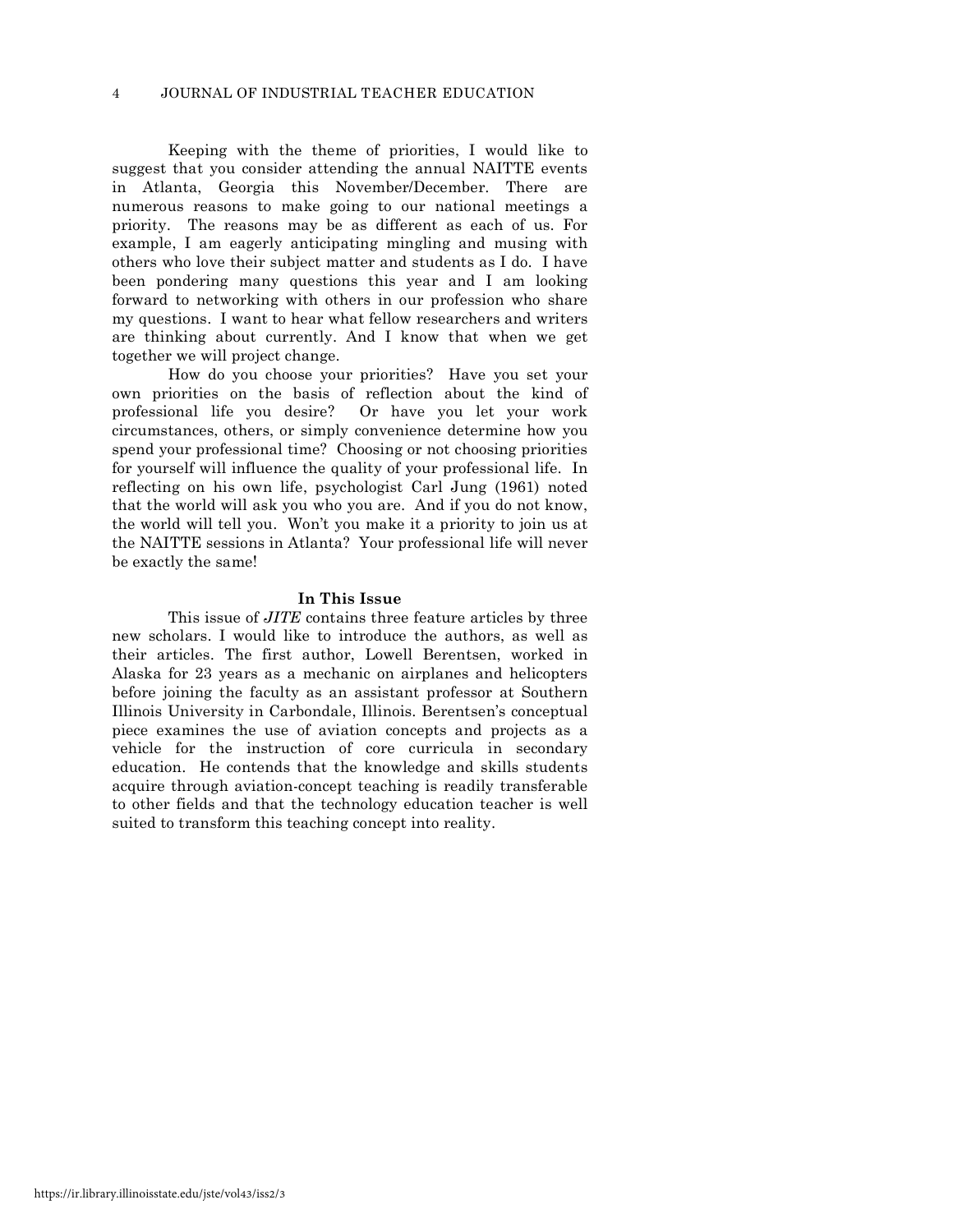#### From the Editor 5

The second feature article is a qualitative study, which is one part of a mixed method dissertation produced by Antje Barabasch. Barabasch grew up in East Germany and completed a doctorate at Georgia State University. She was interested in looking at career and technical education in the United States through her "lens of the German system." Barabasch examined how technical students' career choices are related to their perceptions of risk and opportunity within that particular career. Her research provides suggestions for helping young adults make technical career decisions. Barabasch is currently a visiting scholar at the University of Bremen, Germany.

Next, Edward J. Lazaros and George E. Rogers examine teachers' perceptions of critical issues and problems in technology education, employing a quantitative research model. Lazaros and Rogers worked together to convert Lazaro's dissertation research into the current journal article. Lazaros, a new scholar, is currently an assistant professor at Ball State University in Muncie, Indiana.

Two "At Issue" pieces are featured in this issue, both focusing on assessment issues. The first is written by Jeffery Cooper, a doctoral student at Oklahoma State University in Stillwater, Oklahoma. This is the first piece he has submitted to a journal and he is an exceptionally enthusiastic new writer and scholar. Cooper's piece focuses on the issue of developing career and technical education students' higher level thinking abilities. He suggests that CTE teachers use journal writing as part of their curriculum to help students learn to analyze, synthesize, and evaluate information. He points out that these skills are needed to compete in today's workforce. He offers strategies and assignment ideas and discusses grading issues.

The second "At Issue" piece is written by Steve Rogers, a doctoral student at Purdue University in West Lafayette, Indiana. Although a new scholar, Rogers is not a new author to *JITE*. Rogers discusses and reflects on standardized testing and suggests that there should be state-wide assessment tests in technology education to show students, parents, teachers, and administrators that technology education is relevant in today's climate of accountability.